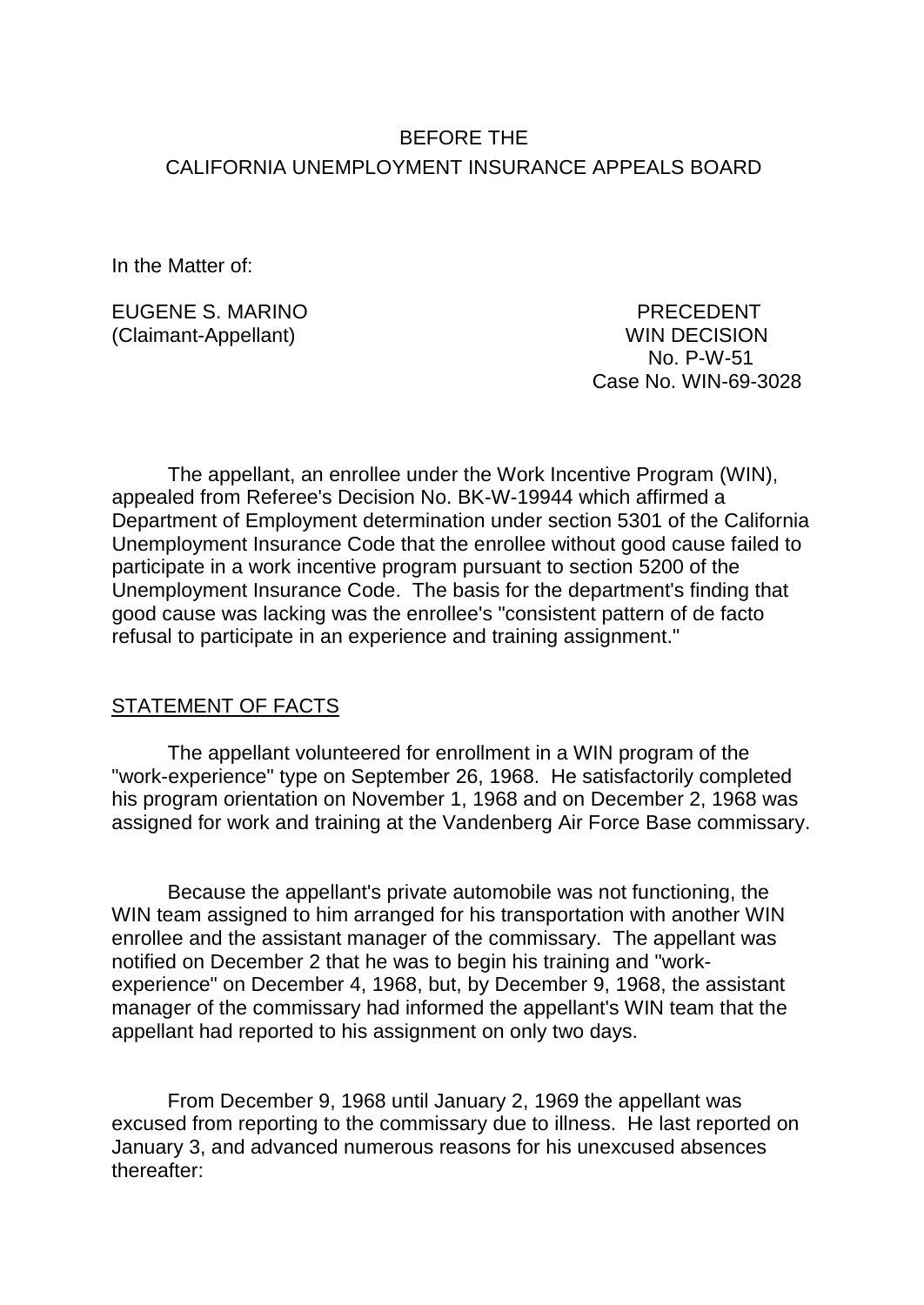P-W-51

- (1) lack of transportation;
- (2) the hours required to work on the assignment;
- (3) absence from his family; and
- (4) his illness.

A document prepared by his vocational counselor (Exhibit 1 to the record) discloses that the share-the-ride arrangements previously available to the appellant were still available to him after January 3, 1969. The document further reveals that his vocational counselor subsequently conducted a series of informal discussions with the appellant in an attempt to evaluate the genuineness of the appellant's reasons for failing to participate in the "workexperience" program. The following significant passage of the report is quoted verbatim:

". . . These informal discussions failed to motivate the enrollee to continue participation in the work assignment. These informal methods did not produce the desired results and the enrollee was informed by letter on 1-22-69 that his failure to participate could result in disenrollment. On 1-28-69 the enrollee requested a hearing stating that he wanted to continue participation in the WIN program. The offer was made by the WIN team to continue his participation on the same training assignment at the commissary store. This assignment was rejected citing lack of adequate transportation as the reason for refusal. At this point the WIN team decided to allow the assignment to go on a pending status and find out if the enrollee would volunteer to establish a contact with the team. A letter notifying the enrollee that a determination of his status in the WIN program was to be decided was mailed on 4-25-69. This letter required the enrollee to report 4-29-69. The enrollee did report for the determination interview. This was the enrollee's only contact with the WIN team in three months.

No showing has been made by the appellant why absence from his family or the hours he was required to work excused his absence from the "work-experience" program.

Neither the Department of Employment nor Department of Social Welfare was represented at the hearing held in this case. The appellant did appear and testified that "After the first of the year I got my car fixed." He was not asked for the precise date his automobile had been repaired in January 1969, although he was prepared to submit the repair bill to the referee.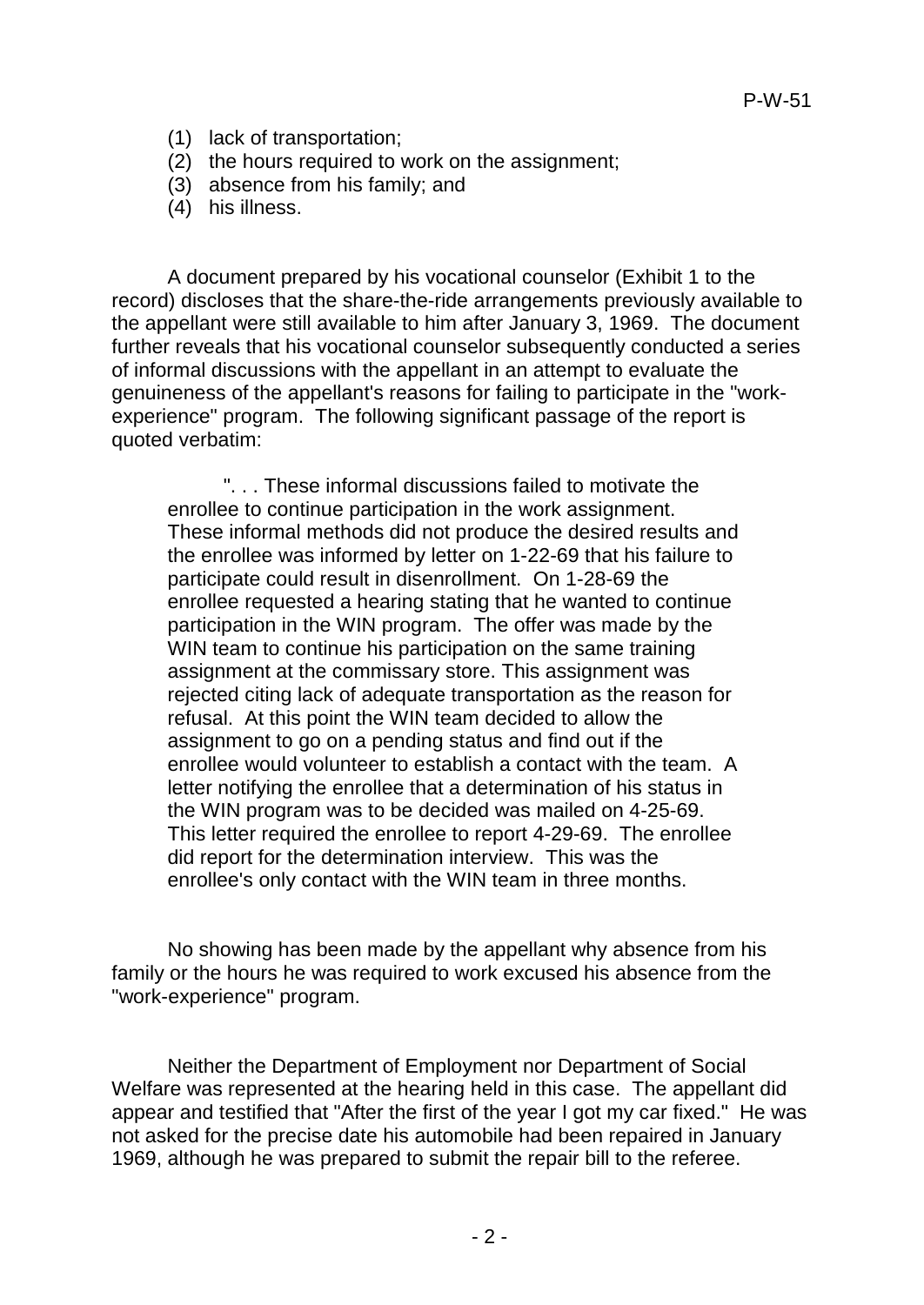The appellant then testified that following his illness, the assistant manager of the commissary neglected to provide him transportation to the work-training site. However, he also testified that the assistant manager's automobile was inoperative at that time and that other transportation was arranged for his fellow WIN enrollee, but not for the appellant. From the transcript of hearing it is apparent that the appellant made no effort to seek out the assistant manager or discuss with his fellow WIN enrollee, a neighbor, why he was being denied the same transportation privileges.

The appellant conceded during the hearing that the WIN vocational counselor assigned to him had not unconditionally foreclosed the appellant's continued participation in the WIN program –

". . .I was planning to go back to work on the 21st. He called me on the 20th. I was going to go back on the 20th. It was on Tuesday. I am supposed to start. I don't know if it was the 20th, if it was on Monday or what it was. On Tuesday I was supposed to start. He was going to go--I was going to go back because he called me in to take my card away from me, my identification card at Vandenberg, you know, so I had the card, but according to this here--letter here, I thought I was completely dropped on the 22nd. Otherwise, I'd of came in between the 22nd and the 25th of April to tell them I wanted to go back to work. When he asked me for my identification card I thought I was through. He did not want me to go back. He told me I had three months' time to come in and ask him to go out there*.* How would I go out there if I had no identification. You could not get on the base without it. . . ." (Emphasis added)

It is apparent from the entire record before us that, again, the appellant made no move to initiate a contact with any member of the WIN team during this three-month period.

The referee accepted into the record (Exhibit No. 2) a medical report received from the appellant's physician stating that the appellant had been unable to work on December 13 and December 20, 1968, as well as January 3, 1969, and the record was reopened following the hearing for admission of a supplementary statement from the physician (Exhibit No. 4) in which it is stated that the appellant was physically able to return to his "work-experience" assignment on January 10, 1969.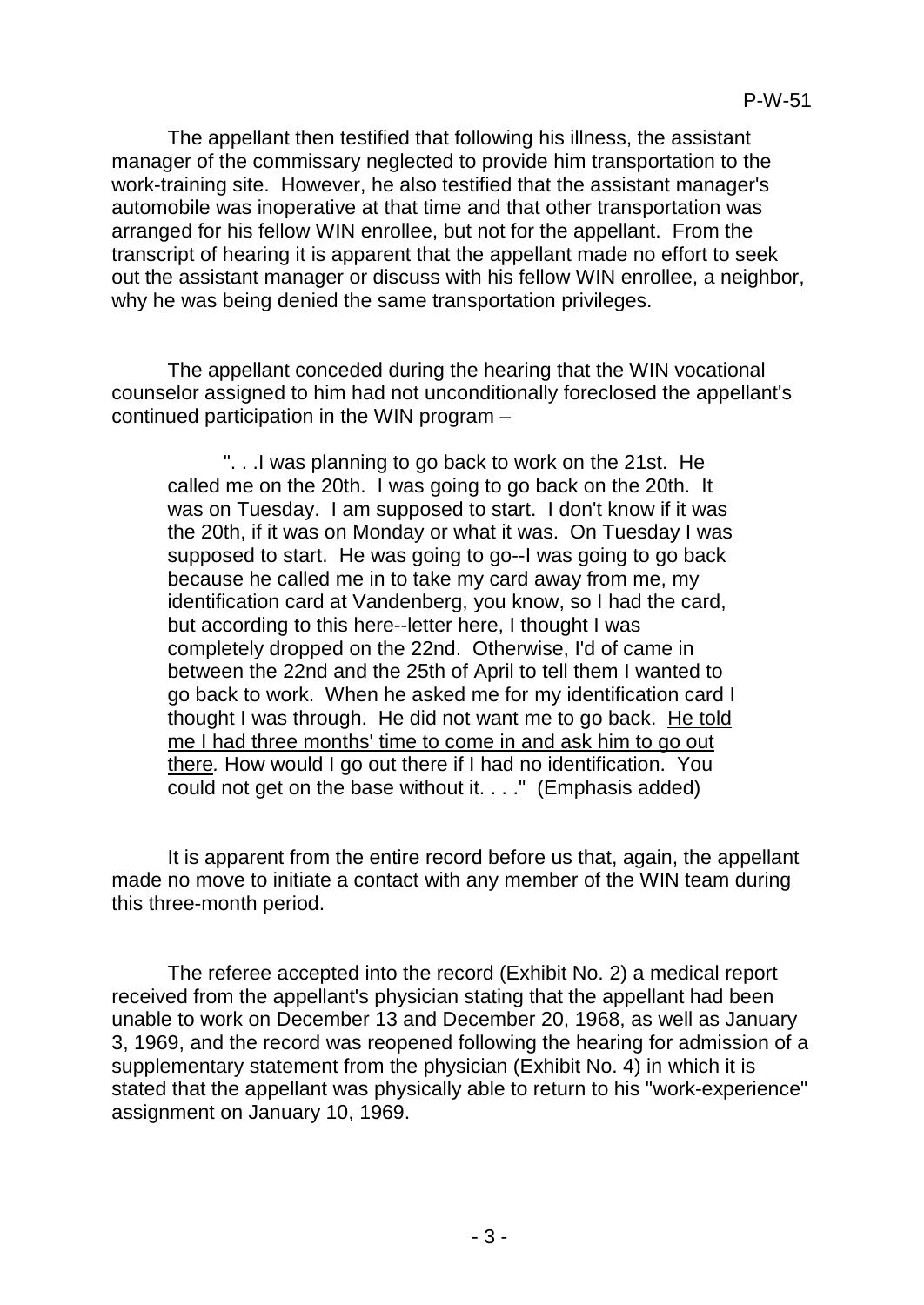### REASONS FOR DECISION

Amendments to the Social Security Act of 1967 (Public Law 90-248) established the WIN program nationwide for the express purpose of moving unemployed fathers of welfare recipients under the social welfare program known as Aid to Families with Dependent Children (AFDC) off welfare rolls and onto payrolls. Assembly Bill 210 (Chapter 1369) is the authorization for participation in the program by the State of California. This urgency legislation, effective August 15, 1968, repealed, amended and added various sections to the California Welfare and Institutions Code, and added complimentary sections to the California Unemployment Insurance Code.

Section 11300 of the Welfare and Institutions Code now provides in pertinent part for the prompt referral by the several county welfare departments to the Department of Employment for participation in a work incentive program selected individuals who are –

". . . appropriate for referral and for such participation in accordance with criteria and standards established by the Department of Social Welfare pursuant to subdivision (19) (A)of section 402(a) of the Social Security Act as amended by Public Law 90-248. In developing such criteria and standards, the Department of Social Welfare shall consult with the Department of Employment."

Section 11308 of the Welfare and Institutions Code provides:

"11308. Nonparticipation without good cause; discontinuance of cash aid payments.

"Upon notification of the Department of Employment that, pursuant to Chapter 4 (commencing with section 5300) of Division 2 of the Unemployment Insurance Code, there has been a final determination that a person referred to it under Section 11300 has refused without good cause to accept employment or to participate in a work incentive program, the county department shall discontinue cash aid payments, and shall continue aid under a controlled payment plan in accordance with federal law and the regulations of the department. The allowance for such person's needs shall not be included under a controlled payment plan, except for the first 60 days if during such time he accepts counseling or other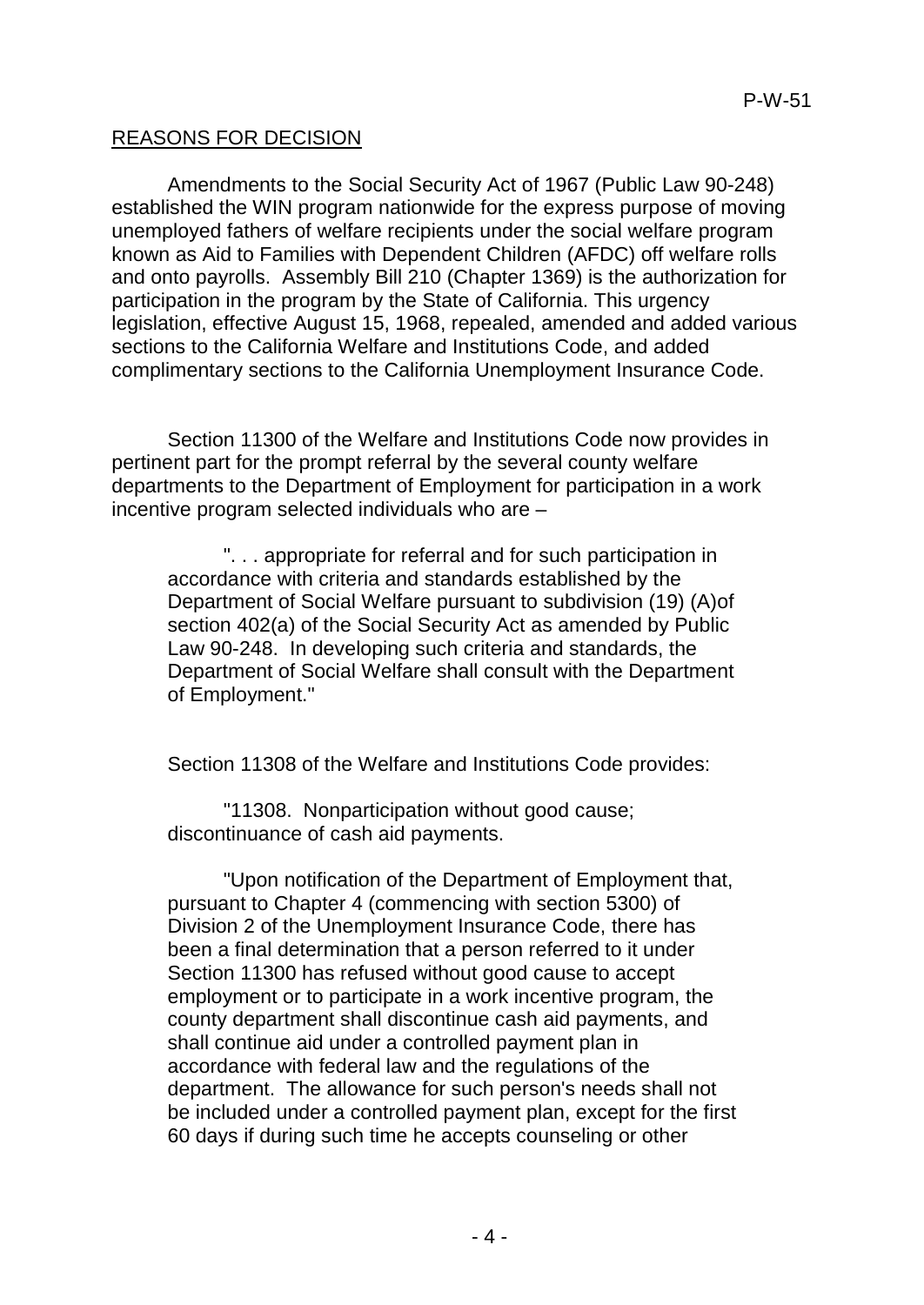services provided by the county department aimed at persuading him to follow the prescribed program."

An attempt at a general standard for establishing "good cause" is provided in section 5007 of the Unemployment Insurance Code. Subdivision (a) thereof states in pertinent part:

"5007. (a) Good cause for refusal to participate in a work incentive program shall be deemed to exist, when:

\* \* \*

"(2) Participation would be unreasonable because the assignment is not suited to the person's abilities or potential, or will not lead to realistic employment opportunities suited to the person's abilities or potential."

We are assisted in the construction of this provision by a reading of sections 5000 and 5001 of the Unemployment Insurance Code. Code section 5000 states that a principal objective of the WIN program in this state shall be the restoration of the families of WIN enrollees to independent and useful roles in their communities -

". . . It is expected that the individuals participating in the program . . . will acquire a sense of dignity, self-worth, and confidence which will flow from being recognized as a wage-earning member of society and that the example of a working adult in these families will have beneficial effects on the children in such families."

As for the benefits to be realized by the participants in the program, code section 5001 states:

"5001. It is the intent of the Legislature to concentrate maximum state efforts on providing increased employment opportunities and upgrading of employment skills in order to open the way to permanent self-support for persons who have been or otherwise might become dependent on public aid. . . ."

These declarations of public policy are no mere preamble to the operating sections of the code, but are an integral part of those sections. They tell us that a broad rather than narrow construction is preferred when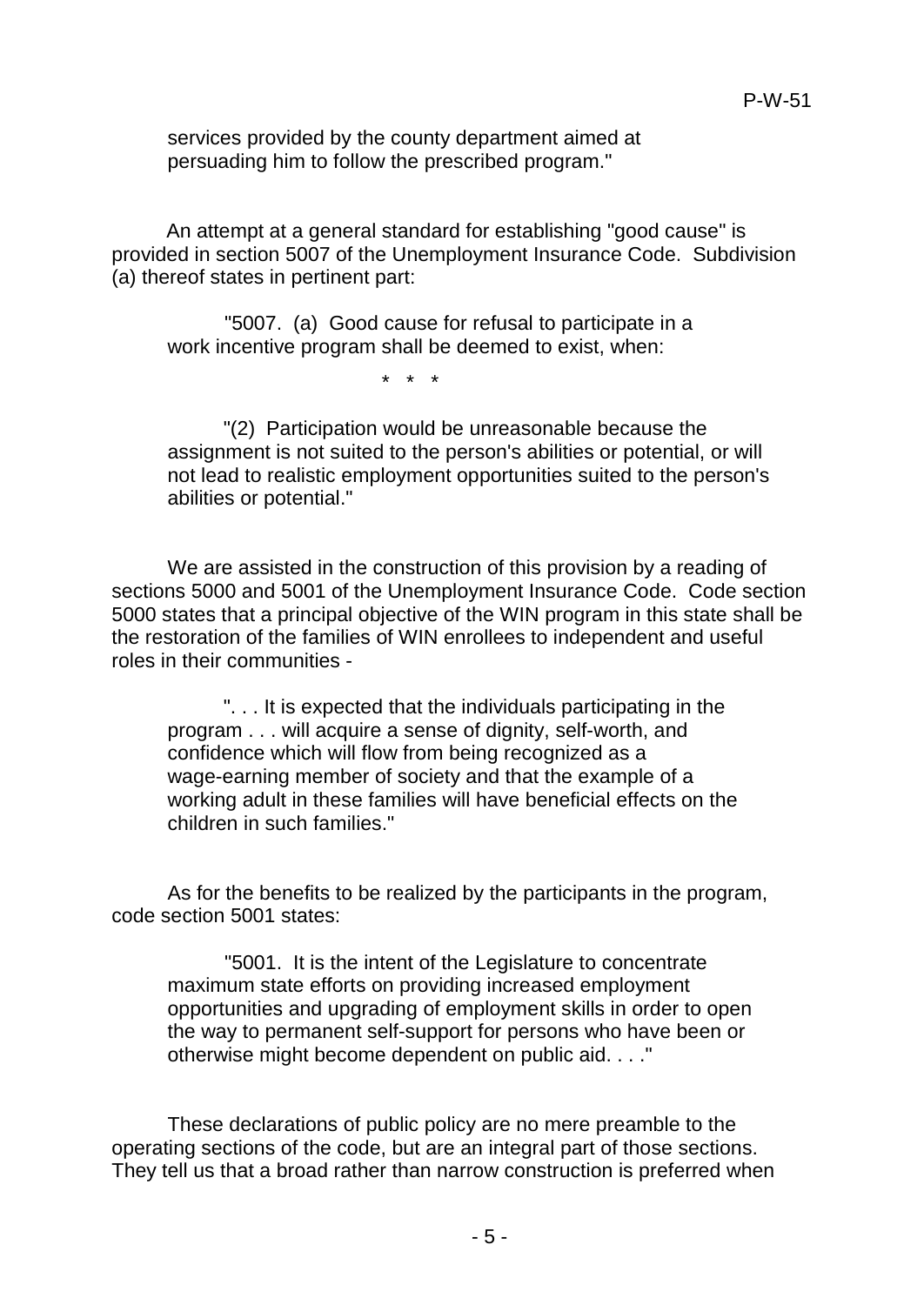applying those sections. Regulations which seek to define "good cause" must, of course, be interpreted in conformity with such declarations. Specific guidelines for implementing the general objectives of the program must therefore be reasonably and liberally applied in each individual case so as to best effect the mandate of both the Congress and the Legislature of the State of California.

A Bureau of Work Training Program Manual, section 4, illustrates the type of guideline we have alluded to. In subsection 412, dealing with enrollees who refuse to participate in a program, subpart B sets forth typical actions constituting a refusal to participate. The list is obviously not intended to be all inclusive. According to B (1) of the guideline, a judgment may be made with respect to an enrollee's willingness to participate based upon his express oral or written refusal; B(2) speaks in terms of a so-called de facto refusal to participate. This subpart provides in pertinent part for a "de facto" judgment of a refusal to participate when -

"a. The individual has 5 or more days of continuous unexcused absence which impedes his progress.

"b. The individual has 10 or more days of unexcused absence in any 30-day period which impedes his progress."

The WIN team assigned to an enrollee is given discretion to determine whether an enrollee's actions actually constitute refusal to participate in his assigned program (subpart C).

Section 4, Program Standards, supplies additional tests for determining the bona fides of an enrollee's refusal to participate. Temporary illness, for example, may constitute an excusable reason for absence from the program. Again, discretion is vested in the WIN team to finally decide on the administrative level whether the absence is or is not to be excused (subpart D).

Subpart E of section 4 is entitled "Policies Prevailing in the Determination of a Refusal to Participate" in a WIN program, with 15 additional standards for testing, administratively, the bona fides of an enrollee's refusal to participate in his assigned program. Subdivision (a) of subpart E states that an enrollee shall be considered to have good cause for refusing an assignment to employment or training if "He becomes ill to such an extent and for such a period of time that he would otherwise be classified as 'de facto' refusal. . . ."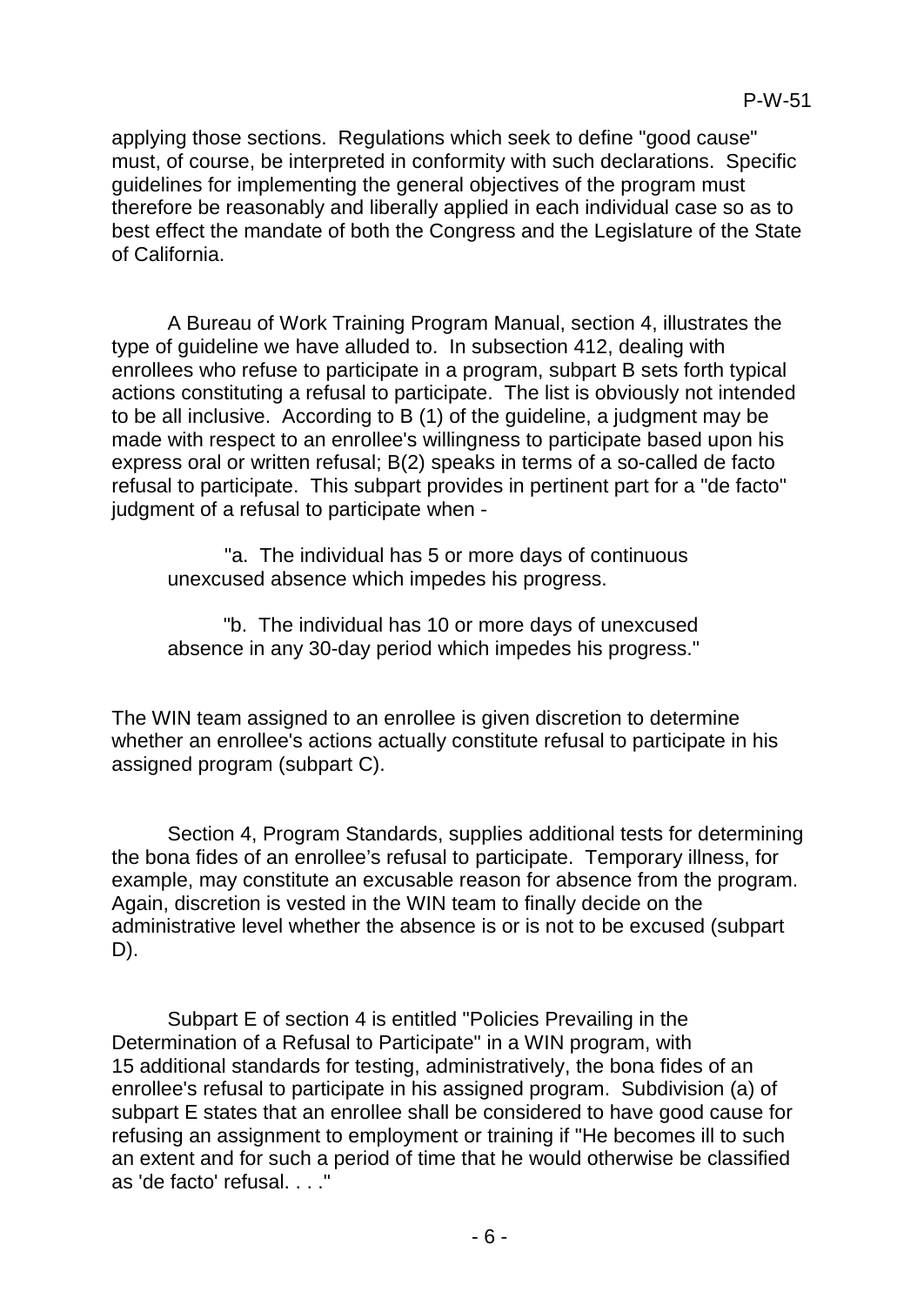Against this backdrop of legislative intent as expressed in the various statutory provisions and administrative guidelines above set forth, we are to measure this enrollee's good cause for refusing his "work-experience" assignment at Vandenberg Air Force Base commissary.

Black's Law Dictionary (Third Edition, 1933) characterizes a "de facto" condition or event as one by which we may judge an actual occurrence. Use of the term in the administrative guidelines appears to be no mere inadvertence. For only after a careful evaluation of all circumstances surrounding an enrollee's refusal to participate in a program can a proper determination be made by the administrators charged with assisting an enrollee find his place in the labor market.

In the present case the appellant was continuously absent from his "work-experience" assignment after January 3, 1969. On January 22, 1969 he was notified by his vocational counselor that he might be dropped from the program. During the interim, the appellant was physically unable to continue his assignment until January 10, 1969; yet his "de facto" refusal to participate for five or more continuous days did occur during the period January 10 to January 22, 1969, as well as his "de facto" refusal to participate for 12 days out of 30 during this same period, as contemplated by subsection 412 B (2) (a) and (b) of the Bureau of Work Training Program Standards.

From what we have already said, we believe that it was the legislature's intent to clothe each WIN enrollee with a presumption of good cause when he voluntarily leaves a program assignment. The above-described facts, however, would seem to establish a prima facie showing of a lack of good cause, or, put another way, would demonstrate a pattern of an intention not to pursue a meaningful program for personal noncompelling reasons.

A more accurate measure, perhaps, of whether the appellant's refusal to participate in his "work-experience" assignment was without good cause may be seen by his action or inaction during the period January 22 to April 29, 1969. By this time, he had recovered from his illness. Nothing had changed the condition of his capability to perform his "work-experience" assignment unless it be the appellant's alleged lack of transportation. The weight of the evidence is clearly opposed to such a finding, however, and even if the appellant's share-the-ride accommodations were less than satisfactory, by this time his own automobile was available. What standard then may we apply to measure the appellant's good cause or lack thereof during this period?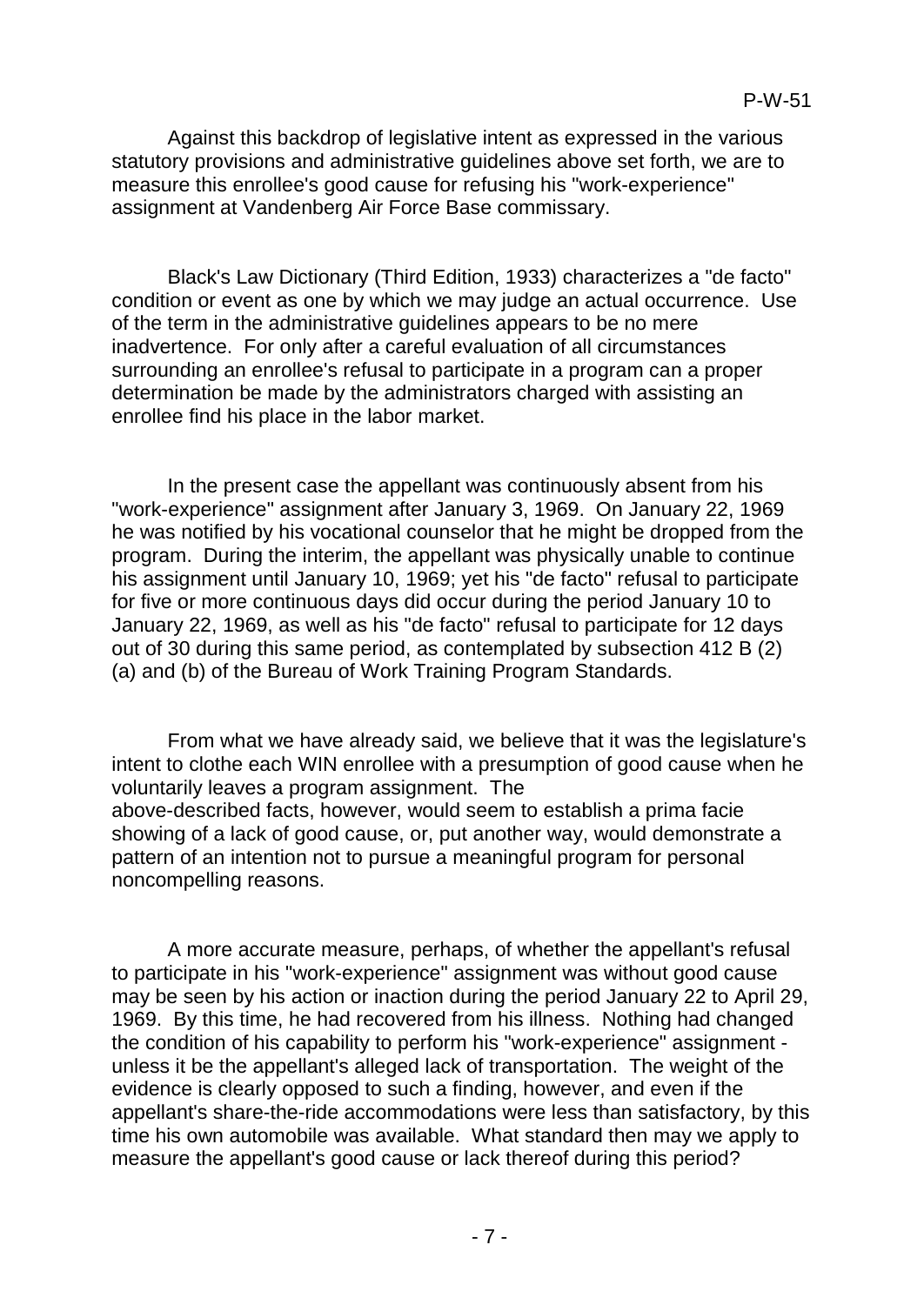Over many years and in innumerable judicial and administrative decisions the term "good cause" has been defined and redefined. This board has done so without slavish adherence to precedent or inflexible rules. Most recently, in Appeals Board Decision No. P-B-27, we offered a definition of good cause for voluntarily leaving work. We said that good cause exists when the facts disclose "a real, substantial and compelling reason of such a nature as would cause a reasonable person genuinely desirous of retaining employment to take similar action."

No more common sense classification of what type of reasons constitute good cause may be found than in Bliley Electric Company v. Unemployment Compensation Board of Review (1946), 158 Pa. Super. 548, 45 Atl. 2d 898, 903, wherein the Superior Court of the State of Pennsylvania offered:

"When therefore the pressure of real not imaginary, substantial not trifling, reasonable not whimsical, circumstances compel the decision to leave employment, the decision is voluntary in the sense that the worker has willed it, but involuntary because outward pressures have compelled it. Or to state it differently, if a worker leaves his employment when he is compelled to do so by necessitous circumstances or because of legal or family obligations, his leaving is voluntary with good cause, and under the act he is entitled to benefits. The pressure of necessity, of legal duty, or family obligations, or other overpowering circumstances and his capitulation to them transform what is ostensibly voluntary unemployment into involuntary unemployment."

This statement is particularly appropriate when good cause must be inferred from circumstances; and, even though the cases above cited applied a definition or classifications of good cause to voluntary resignations, the principles they express are equally applicable to a refusal to participate in a WIN program.

The WIN team assigned to the appellant in the present case made every effort to encourage and stimulate the appellant's interest in his "workexperience" assignment. The team worked closely with the appellant over many months supplying him with full knowledge of his opportunities and, on the other hand, the consequences of his failure to participate in the assignment. The appellant for reasons best known to himself was unable to follow through with the program.